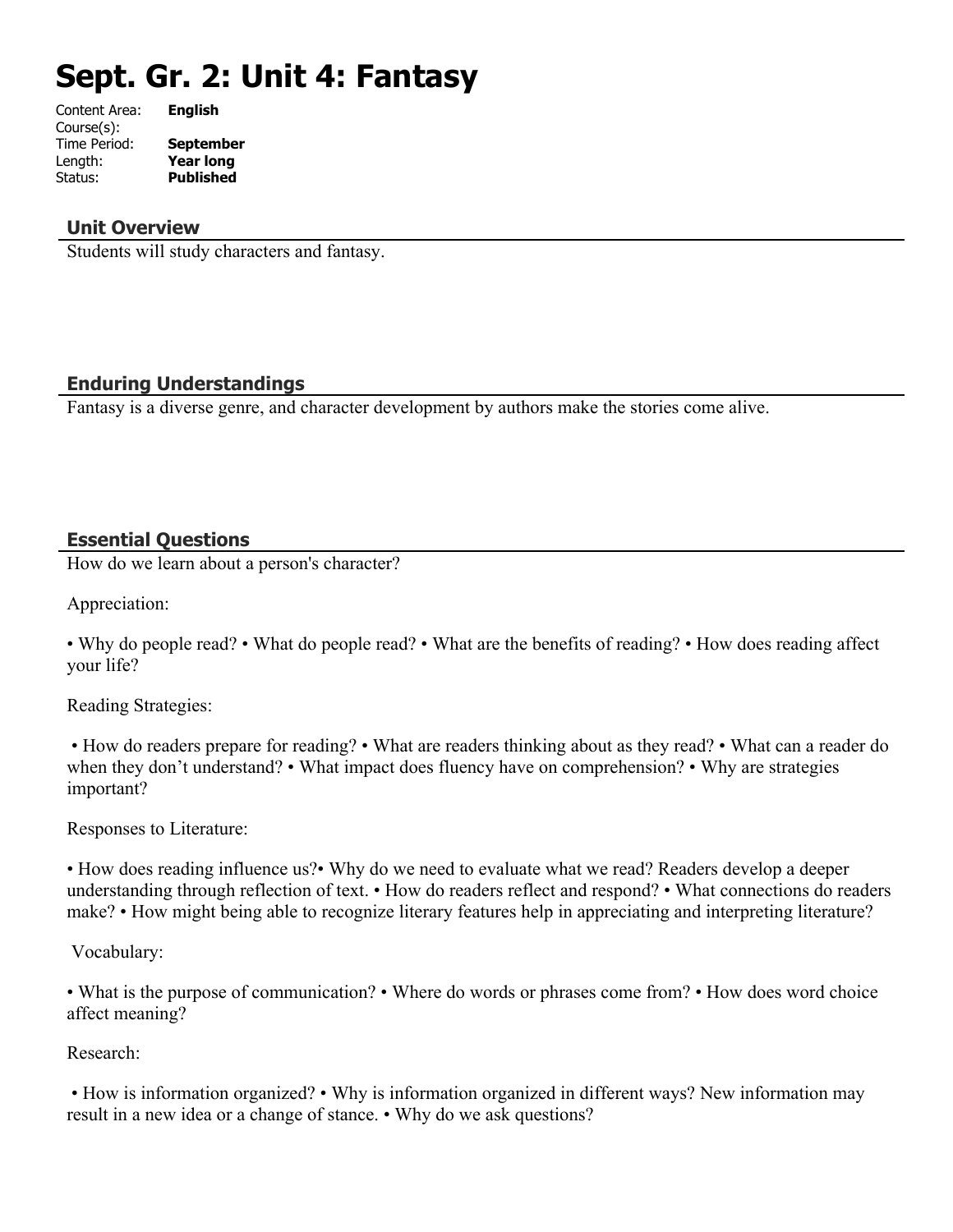#### Effective communication

 • How does the audience influence the format of your writing? • How does the purpose influence the format of your writing? Writing Process Writers have a purpose for writing. • Why do we write? • How is your style of writing influenced by purpose? • What is the importance of sharing? Writing is a multi-stage process. • How do we approach writing? • How does each step in the process impact your writing? Writing is a reflective process. • How do we evaluate writing? • How can we use evaluation and reflection to improve our writing? Grammar & Mechanics Written communication and proper grammar mechanics promote fluency of communication. • What is the purpose of applying grammar and mechanics skills?

# Spelling:

 • Why is it important to use correct spelling? • How can usage of spelling rules and patterns improve written communication? • What are the benefits of using resources to improve your spelling? Handwriting Legibility improves communication. • What role does handwriting play in communication?

Listening: Listening skills are critical for learning and communicating.

• How do you listen? • What impact does listening have? Speaking People communicate through speaking. • How do you speak effectively? • In what ways are ideas communicated orally? Viewing Visual materials enhance understanding. • How do the visual materials send messages? • How do visuals impact our thoughts and actions? • How does one analyze and evaluate visual materials

# **Instructional Strategies & Learning Activities**

| <b>Shared Reading</b>                         | Guided Reading                | Phonics work/word<br>study |
|-----------------------------------------------|-------------------------------|----------------------------|
| Define the term                               |                               | See Fundations             |
| characters and setting.                       |                               | curriculum                 |
|                                               | R.F.2.3, R.F.2.4, R.F.2.4     |                            |
| Discuss characters.                           |                               |                            |
| Examine character traits                      | $\Box$ Research the life of a |                            |
| (inside/outside) and their real person        |                               |                            |
| point of                                      |                               |                            |
|                                               | Read informational            |                            |
| view when telling a story texts to answer the |                               |                            |
| in first person.                              | questions who, what,          |                            |
|                                               | when, why, and                |                            |
| Read tall tales and                           |                               |                            |
| learn the distinct                            | how.                          |                            |
| characteristics of this                       |                               |                            |
| type of tale.                                 | Read chapter books in         |                            |
|                                               | the fantasy genre, paying     |                            |
| Compare and contrast                          | attention to the varied       |                            |
| an original fairy tale with voices            |                               |                            |
| one that has been re-                         |                               |                            |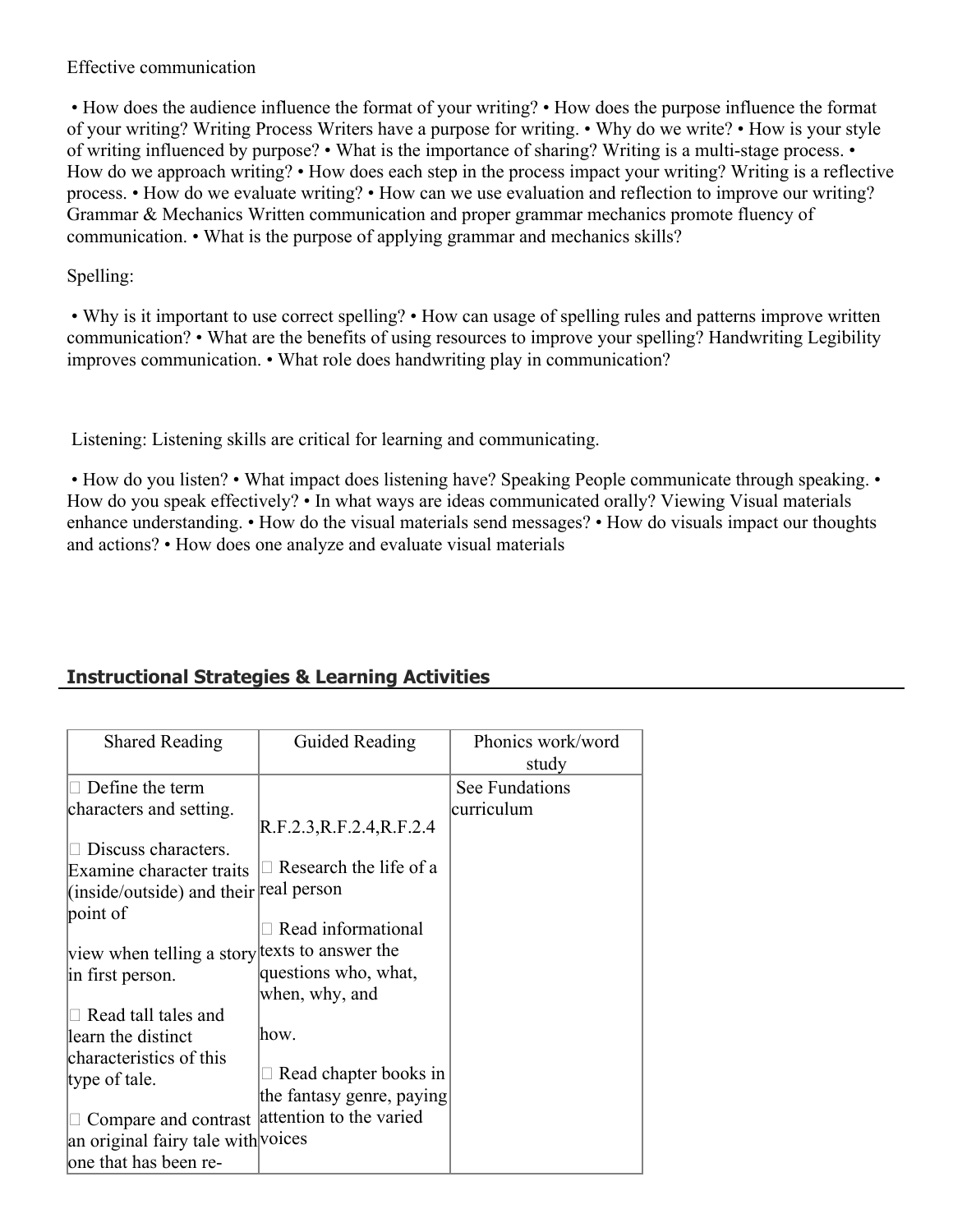| written in               | • of the characters.        |  |
|--------------------------|-----------------------------|--|
| a different setting and  | Determine the               |  |
| from different points of | author's purpose of a       |  |
| view.                    | text: entertain or          |  |
|                          | educate/inform              |  |
| Read multiple            |                             |  |
| perspectives on a        | Continue to self select     |  |
| different factual topic. | books that are on           |  |
|                          | student's independent       |  |
| Read informational       | reading level               |  |
| texts to answer the      |                             |  |
| questions who, what,     | Utilize the Guided          |  |
| when, why, and           | Reading Checklist and       |  |
|                          | teach to target skills each |  |
| how.                     | student                     |  |
|                          |                             |  |
|                          | needs to gain.              |  |

| # | <b>STUDENT LEARNING OBJECTIVES</b>                                                                                                                                                                          | <b>CORRESPONDIN</b><br><b>G</b> CCSS |
|---|-------------------------------------------------------------------------------------------------------------------------------------------------------------------------------------------------------------|--------------------------------------|
|   | 1 Describe the feelings and tone words and phrases (e.g., regular beats, alliterations,<br>rhymes, repeated lines) supply rhythm and meaning in a story, poem, or song.                                     | RL.2.4                               |
|   | $2\sqrt{\frac{3}{1}}$ Describe the structure of a story, including a description of the introduction and<br>closing action.                                                                                 | RL.2.5                               |
|   | 3 Use print or digital text and illustrations to develop understanding of a story's<br>characters, setting, or plot.                                                                                        | RL.2.7                               |
|   | 4 Describe the similarities and differences between two or more versions of the same<br>story written from the perspective of two different cultures or authors.                                            | RL.2.9                               |
|   | Show comprehension of an event found in an informational text by asking and<br>5 answering questions about key details such as who, what, where, when, why and<br>how.                                      | RI.2.1                               |
|   | Determine the focus of specific paragraphs within informational text along with the<br>6 main topic of a text that includes what the author wants to answer, explain, or<br>describe.                       | RI.2.2; RI.2.6                       |
|   | 7 Using informational texts, describe connections between scientific ideas or concepts. RI.2.3                                                                                                              |                                      |
|   | Know and use text features (e.g., glossary) to locate key facts or information in a text RI.2.4; RI.2.5<br>8 and to determine the meaning of words and phrases relevant to a grade two topic or<br>subject. |                                      |
|   | <b>9</b> Explain how a specific image (e.g., graphic, diagram) adds to text comprehension<br>and clarifies information.                                                                                     | RI.2.7                               |
|   | 10 Describe how reasons support specific points the author makes in a text.                                                                                                                                 | RI.2.8                               |
|   | $\left 11\right $ Compare and contrast the most important points presented by two texts on the same<br>topic.                                                                                               | RI.2.9                               |
|   | 12 Apply vowel pattern pronunciation generalizations to correctly read words with                                                                                                                           | RF.2.3.b                             |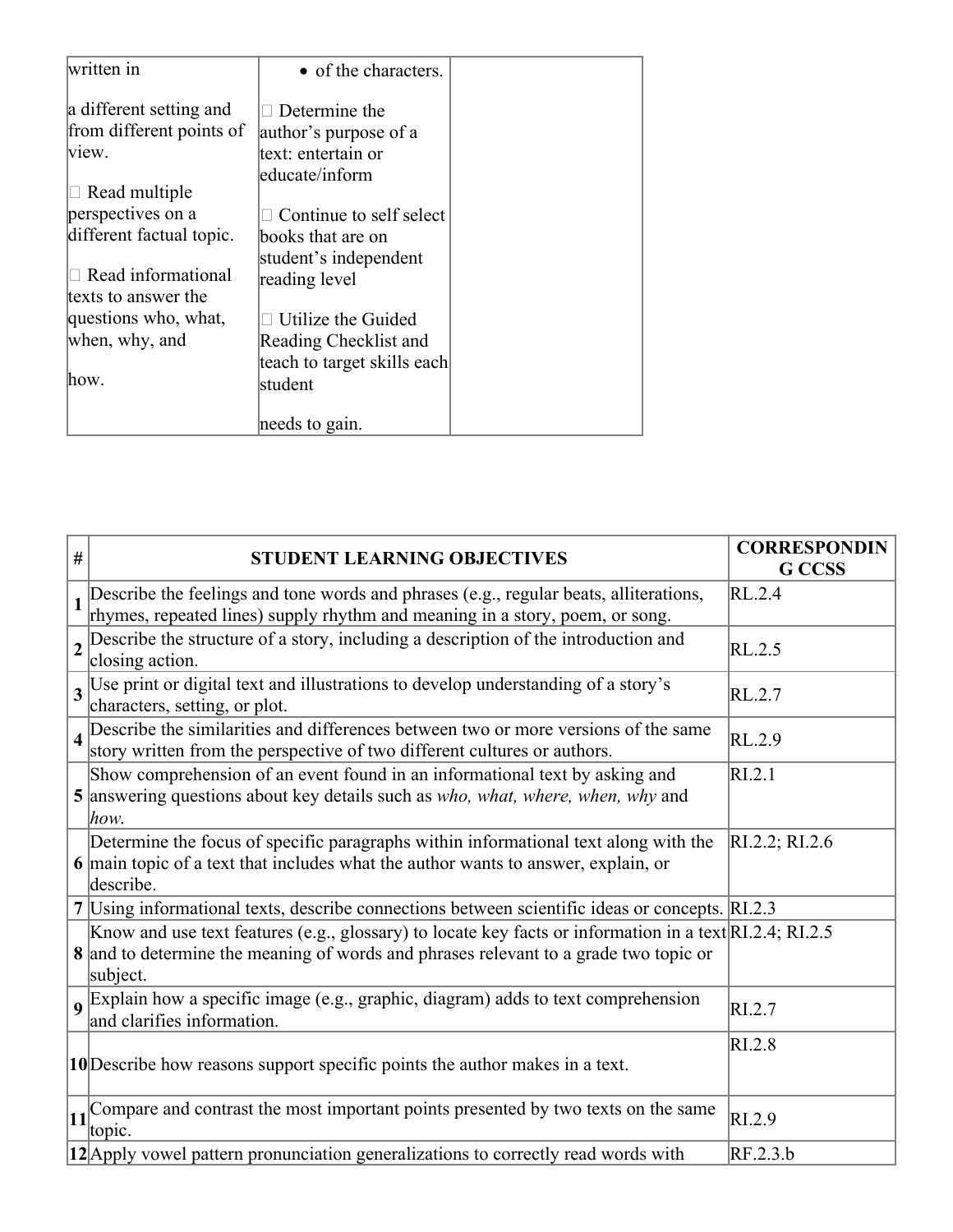|    | vowel digraphs, vowel diphthongs, and r-controlled vowels.                                                                                                                                                                                                                               |                    |
|----|------------------------------------------------------------------------------------------------------------------------------------------------------------------------------------------------------------------------------------------------------------------------------------------|--------------------|
|    | $\left 13\right $ Decode words with common prefixes (e.g., <i>un-, dis-, re-, pre-, mis)</i> and suffixes<br>$\vert$ (e.g., -ful, -less, -er).                                                                                                                                           | RF.2.3.d           |
|    | 14 Identify grade-appropriate commonly and irregularly spelled words (e.g., <i>bread</i> , love, would, could, their, there, none, both).                                                                                                                                                | RF.2.3.e           |
|    | 15 Read grade-appropriate irregularly spelled words.                                                                                                                                                                                                                                     | RF.2.3.f           |
|    | 16 Read grade-level text with purpose and understanding.                                                                                                                                                                                                                                 | RF.2.4.a           |
|    | $\left  \frac{1}{2} \right $ Read grade-level text orally with accuracy, appropriate rate, and expression on<br>successive readings.                                                                                                                                                     | RF.2.4.b           |
|    | 18 Use decoding skills in conjunction with context to confirm or self-correct word recognition and understanding, rereading as necessary.                                                                                                                                                | RF.2.4.c           |
|    | Apply the writing process to develop an informative/explanatory composition that<br>19 introduces the topic, provides researched facts and definitions to develop specific<br>points, and includes a closing sentence.                                                                   | W.2.2              |
|    | With guidance and support from adults and peers, focus on a topic and strengthen<br>$20$ writing as needed by revising and editing simple and compound sentences as well as $\Big $ L.2.2.e check and correct spellings by using beginning dictionaries or other reference<br>materials. | $W.2.5$ ; L.2.1.f; |
| 21 | With guidance and support, work with a group of peers to produce and publish a piece using digital tools (e.g., a wiki).                                                                                                                                                                 | W.2.6              |
|    | $\sqrt{22}$ Compose a response to a question based on recalled experiences or information<br>gathered from provided sources.                                                                                                                                                             | W.2.8              |

# **Integration of Career Readiness, Life Literacies and Key Skills**

| <b>TECH.9.4.2.CL</b> | Creativity and Innovation                                                                                        |
|----------------------|------------------------------------------------------------------------------------------------------------------|
| TECH.9.4.2.Cl.1      | Demonstrate openness to new ideas and perspectives (e.g., 1.1.2.CR1a, 2.1.2.EH.1,<br>$6.1.2$ . Civics CM. $2$ ). |
|                      | Brainstorming can create new, innovative ideas.                                                                  |
| TECH.9.4.2.CI.2      | Demonstrate originality and inventiveness in work (e.g., 1.3A.2CR1a).                                            |
| WRK.9.2.2.CAP.1      | Make a list of different types of jobs and describe the skills associated with each job.                         |
| TECH.9.4.2.CT.3      | Use a variety of types of thinking to solve problems (e.g., inductive, deductive).                               |
|                      | Different types of jobs require different knowledge and skills.                                                  |
| <b>WRK.9.2.2.CAP</b> | Career Awareness and Planning                                                                                    |

# **Technology and Design Integration**

Students will interact with Smartboard, Ipads, Chromebooks and document camera.

| $CS.K-2.8.1.2.NI.1$ | Model and describe how individuals use computers to connect to other individuals, places,<br>information, and ideas through a network. |
|---------------------|----------------------------------------------------------------------------------------------------------------------------------------|
| CS.K-2.8.1.2.CS.1   | Select and operate computing devices that perform a variety of tasks accurately and<br>quickly based on user needs and preferences.    |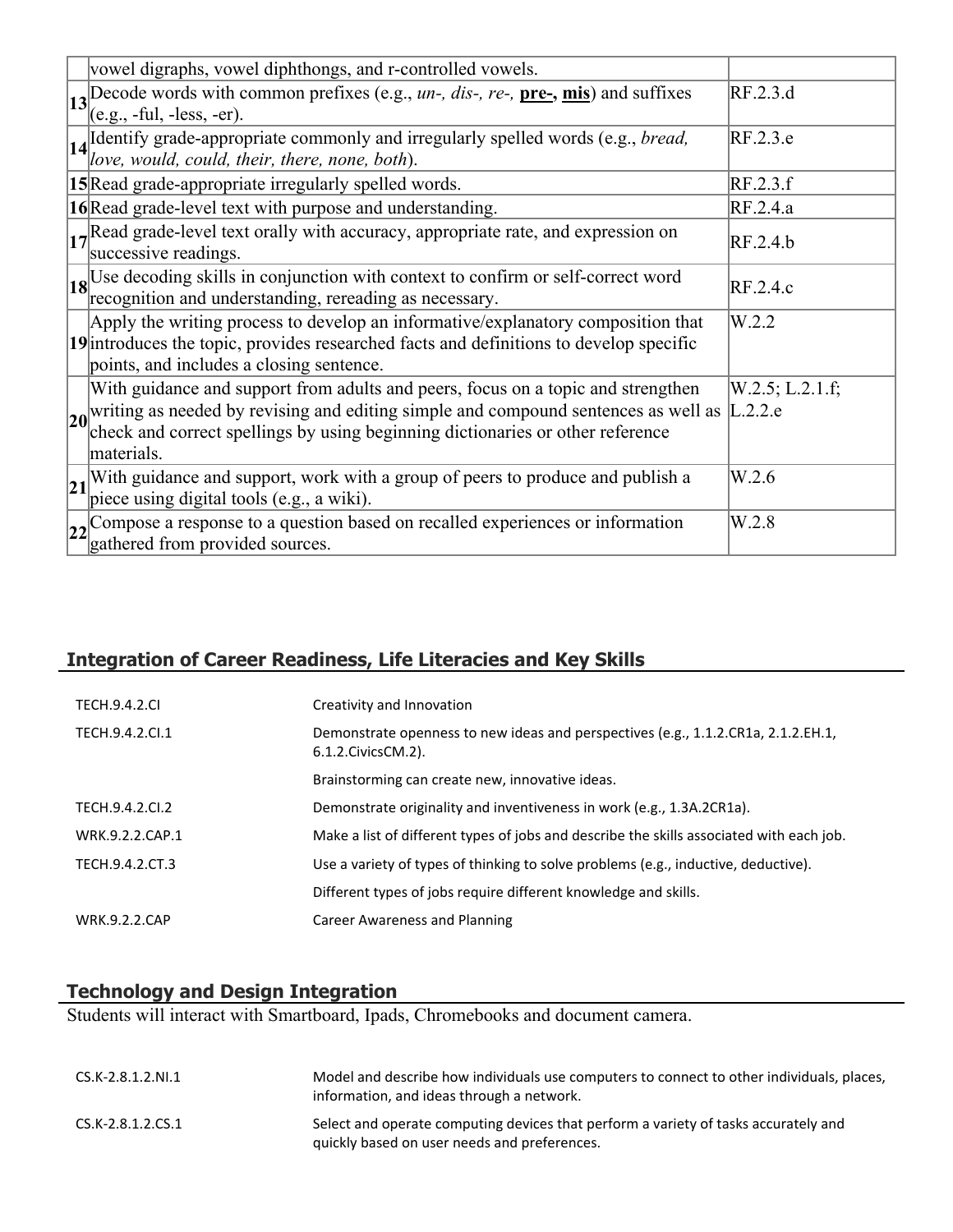Individuals use computing devices to perform a variety of tasks accurately and quickly. Computing devices interpret and follow the instructions they are given literally.

# **Interdisciplinary Connections**

| SOC.6.1.4.D.CS6 | American culture, based on specific traditions and values, has been influenced by the<br>behaviors of different cultural groups living in the United States.                                   |
|-----------------|------------------------------------------------------------------------------------------------------------------------------------------------------------------------------------------------|
| SOC.6.3.4.CS6   | Demonstrate understanding of the need for fairness and take appropriate action against<br>unfairness.                                                                                          |
| SOC.6.1.4.D.13  | Describe how culture is expressed through and influenced by the behavior of people.                                                                                                            |
| SOC.6.1.4.D.12  | Explain how folklore and the actions of famous historical and fictional characters from<br>New Jersey and other regions of the United States contributed to the American national<br>heritage. |
| SOC.6.3.4.CS1   | Recognize that people have different perspectives based on their beliefs, values,<br>traditions, culture, and experiences.                                                                     |

# **Differentiation**

Based on invidual need, teachers will offer additional support though conferencing, modified mentor text, peer support and individualized mini-lessons.

Advanced learners will be offered more rigorous mentor texts to emulate, teacher conferences and reference materials to support in-depth writing endeavors, based on choice.

- Understand that gifted students, just like all students, come to school to learn and be challenged.
- Pre-assess your students. Find out their areas of strength as well as those areas you may need to address before students move on.
- Consider grouping gifted students together for at least part of the school day.
- Plan for differentiation. Consider pre-assessments, extension activities, and compacting the curriculum.
- Use phrases like "You've shown you don't need more practice" or "You need more practice" instead of words like "qualify" or "eligible" when referring to extension work.
- Encourage high-ability students to take on challenges. Because they're often used to getting good grades, gifted students may be risk averse.
- **Definitions of Differentiation Components**:
	- o Content the specific information that is to be taught in the lesson/unit/course of instruction.
	- o Process how the student will acquire the content information.
	- o Product how the student will demonstrate understanding of the content.
	- $\circ$  Learning Environment the environment where learning is taking place including physical location and/or student grouping

#### **Differentiation occurring in this unit:**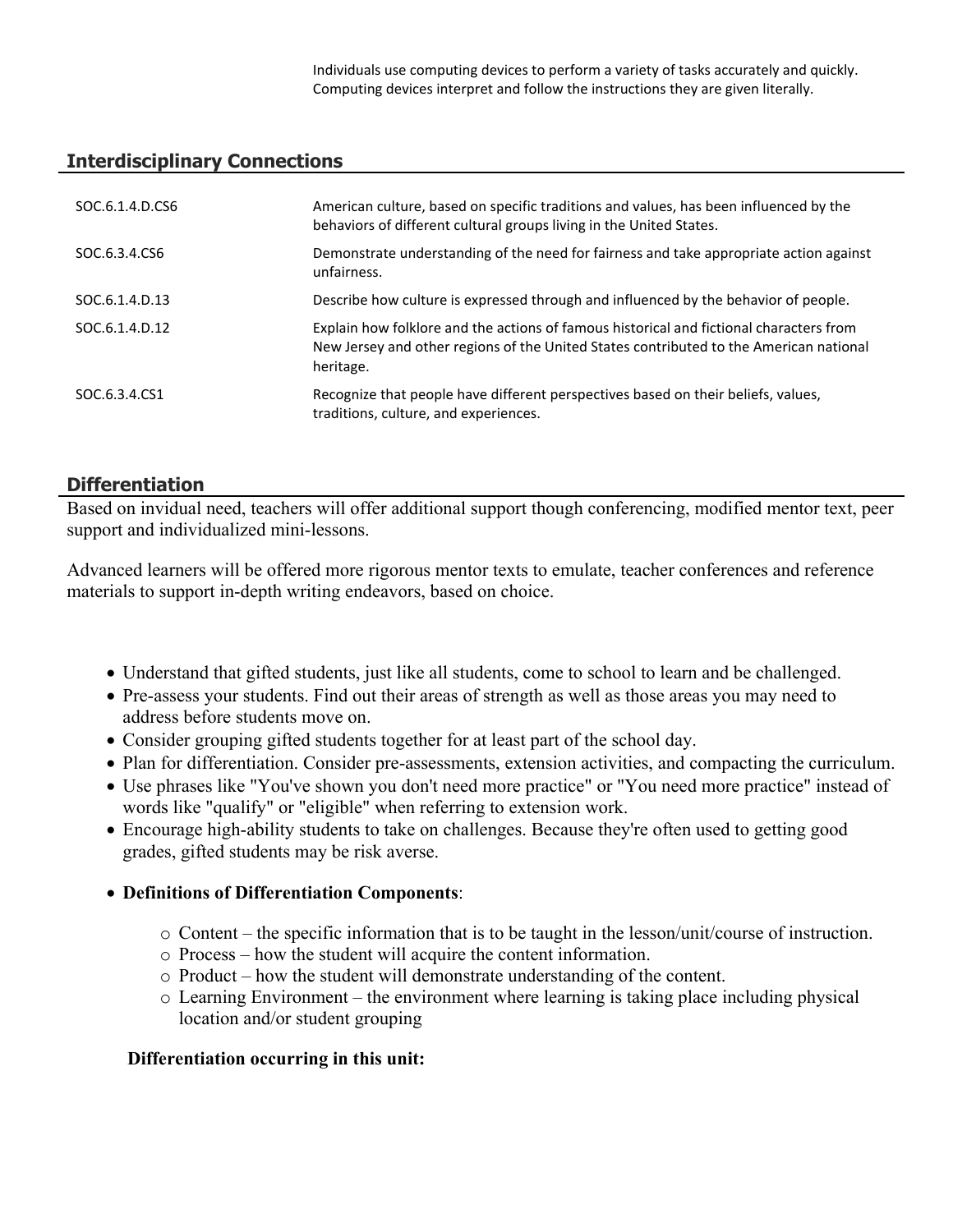Challenges and extentions will be provided to students as needed. Supporting and rermedial services will be provided.

# **Modifications & Accommodations**

IEP accommodations, and modifications will be in place, and teacher assigned modifications and accommodations will be assigned, assessed, and monitored.

Follow IEP accommodations and differentiate materials, project requirements as needed.

Refer to QSAC EXCEL SMALL SPED ACCOMMOCATIONS spreadsheet in this discipline.

# **Modifications and Accommodations used in this unit:**

IEP and 504 accommodations as required.

# **Benchmark Assessments**

**Benchmark Assessments** are given periodically (e.g., at the end of every quarter or as frequently as once per month) throughout a school year to establish baseline achievement data and measure progress toward a standard or set of academic standards and goals.

#### **Schoolwide Benchmark assessments:**

Aimsweb benchmarks 3X a year

Linkit Benchmarks 3X a year

DRA

# **Additional Benchmarks used in this unit:**

DRA and Aimsweb

#### **Formative Assessments**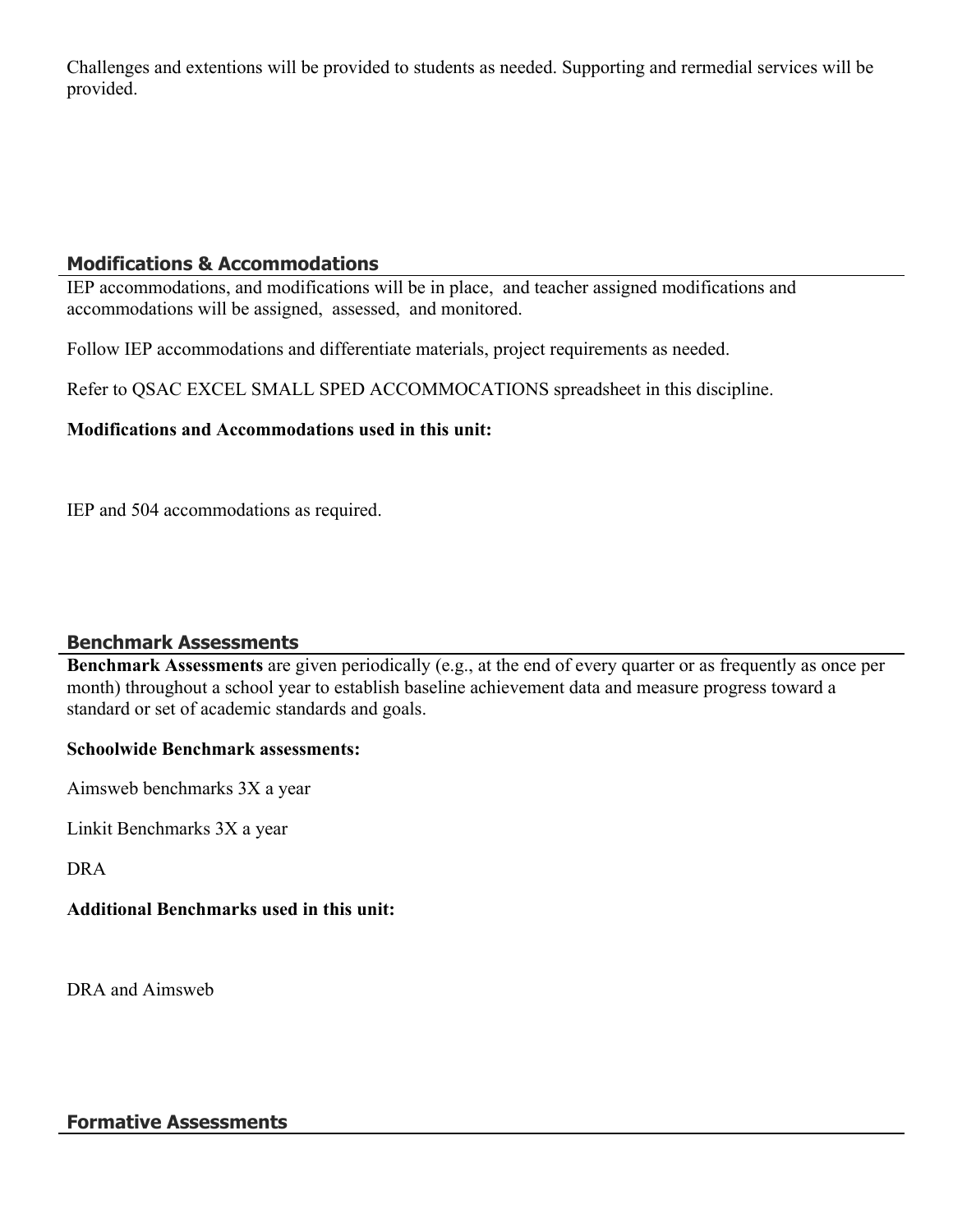Assessment allows both instructor and student to monitor progress towards achieving learning objectives, and can be approached in a variety of ways. **Formative assessment** refers to tools that identify misconceptions, struggles, and learning gaps along the way and assess how to close those gaps. It includes effective tools for helping to shape learning, and can even bolster students' abilities to take ownership of their learning when they understand that the goal is to improve learning, not apply final marks (Trumbull and Lash, 2013). It can include students assessing themselves, peers, or even the instructor, through writing, quizzes, conversation, and more. In short, formative assessment occurs throughout a class or course, and seeks to improve student achievement of learning objectives through approaches that can support specific student needs (Theal and Franklin, 2010, p. 151).

#### **Formative Assessments used in this unit:**

Writing on Demand (one a month)

Reading on Demand (one a month)

Guided Reading Checklists

# **Summative Assessments**

**summative assessments** evaluate student learning, knowledge, proficiency, or success at the conclusion of an instructional period, like a unit, course, or program. Summative assessments are almost always formally graded and often heavily weighted (though they do not need to be). Summative assessment can be used to great effect in conjunction and alignment with formative assessment, and instructors can consider a variety of ways to combine these approaches.

#### **Summative assessments for this unit:**

Writing on Demand (one a month)

Reading on Demand (one a month)

Guided Reading Checklists

# **Instructional Materials**

Additional Optional Resources:

o *Rigby Series of Leveled Readers*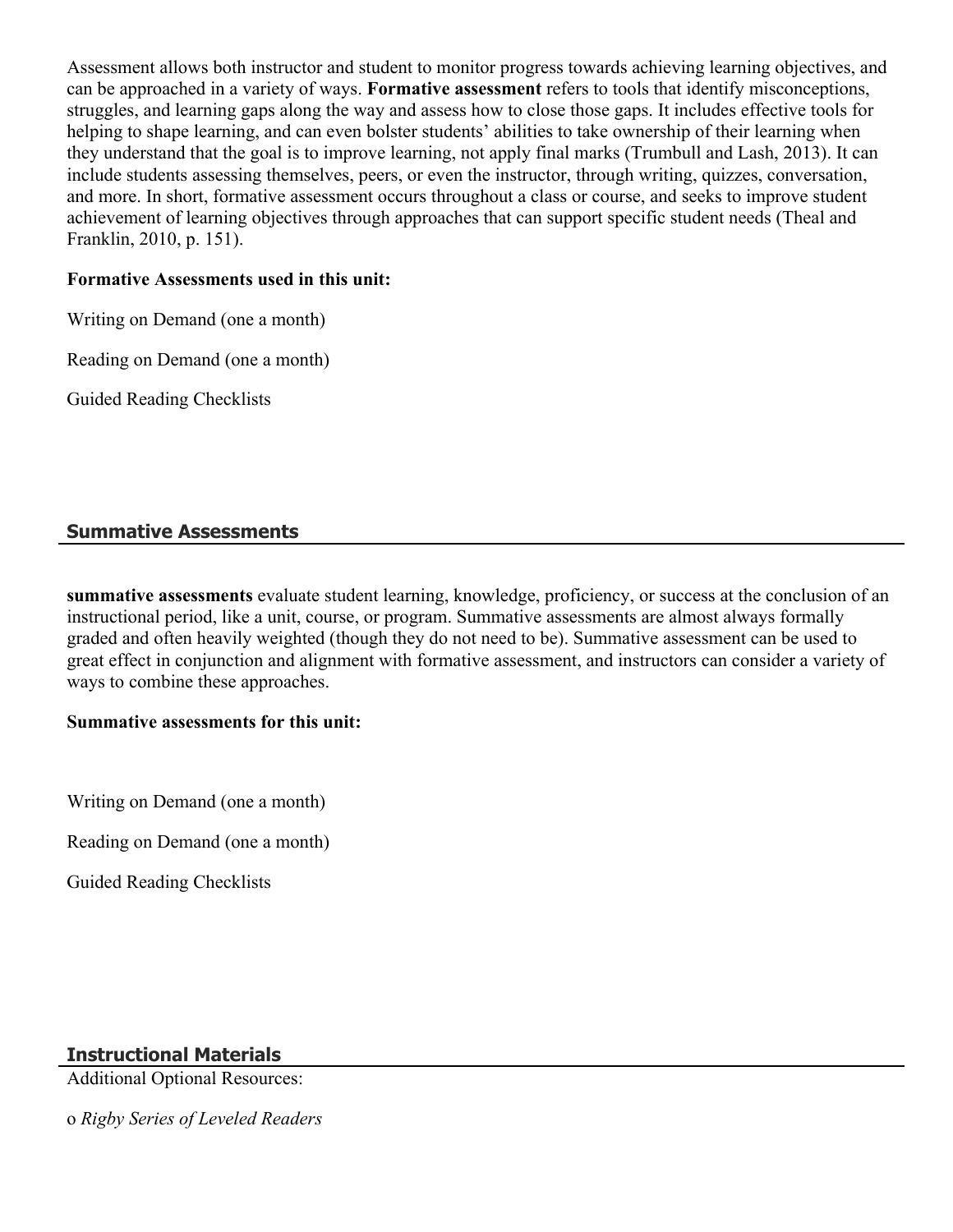- o *The Magic Tree House Series* (Mary Pope Osborne)
- o *Horrible Harry Series of Books (*Suzy Kline)
- o *Scott Foresman Science Leveled Readers* (non-fiction)

#### **Poems**

- o "Harriet Tubman" (Eloise Greenfield) (Read Aloud)
- o "Lincoln" (Nancy Byrd Turner) (Read Aloud)
- o "Merry-Go-Round" (Langston Hughes) (Read Aloud)
- o "Rosa" (Rita Dove) (Read Aloud)
- o "Words Like Freedom" (Langston Hughes)

 $\Box$ 

# **Informational Texts**

#### **Nonfiction Books**

*Lincoln: A Photobiography* (1809-1865) (Russell Freedman) (E) (Read Aloud)

□ *Martin Luther King, Jr. and the March on Washington* (1963) (Frances E. Ruffin and Stephen Marchesi)

□ *Martin's Big Words: The Life of Dr. Martin Luther King, Jr.* (1963) (Doreen Rappaport and Bryan Collier) Book Room

*How to Babysit a Grandpa* by Jean Reagan

| <b>Standards</b> |                                                                                                                                                      |
|------------------|------------------------------------------------------------------------------------------------------------------------------------------------------|
| LA.W.2.5         | With guidance and support from adults and peers, focus on a topic and strengthen writing<br>as needed through self-reflection, revising and editing. |
| LA.RL.2.9        | Compare and contrast two or more versions of the same story (e.g., Cinderella stories) by<br>different authors or from different cultures.           |
| LA.W.2.6         | With guidance and support from adults, use a variety of digital tools to produce and<br>publish writing, including in collaboration with peers.      |
| LA.W.2.8         | Recall information from experiences or gather information from provided sources to<br>answer a question.                                             |
| LA.RI.2.2        | Identify the main topic of a multiparagraph text as well as the focus of specific paragraphs<br>within the text.                                     |
| LA.RI.2.3        | Describe the connection between a series of historical events, scientific ideas or concepts,<br>or steps in technical procedures in a text.          |
| LA.RI.2.4        | Determine the meaning of words and phrases in a text relevant to a grade 2 topic or                                                                  |